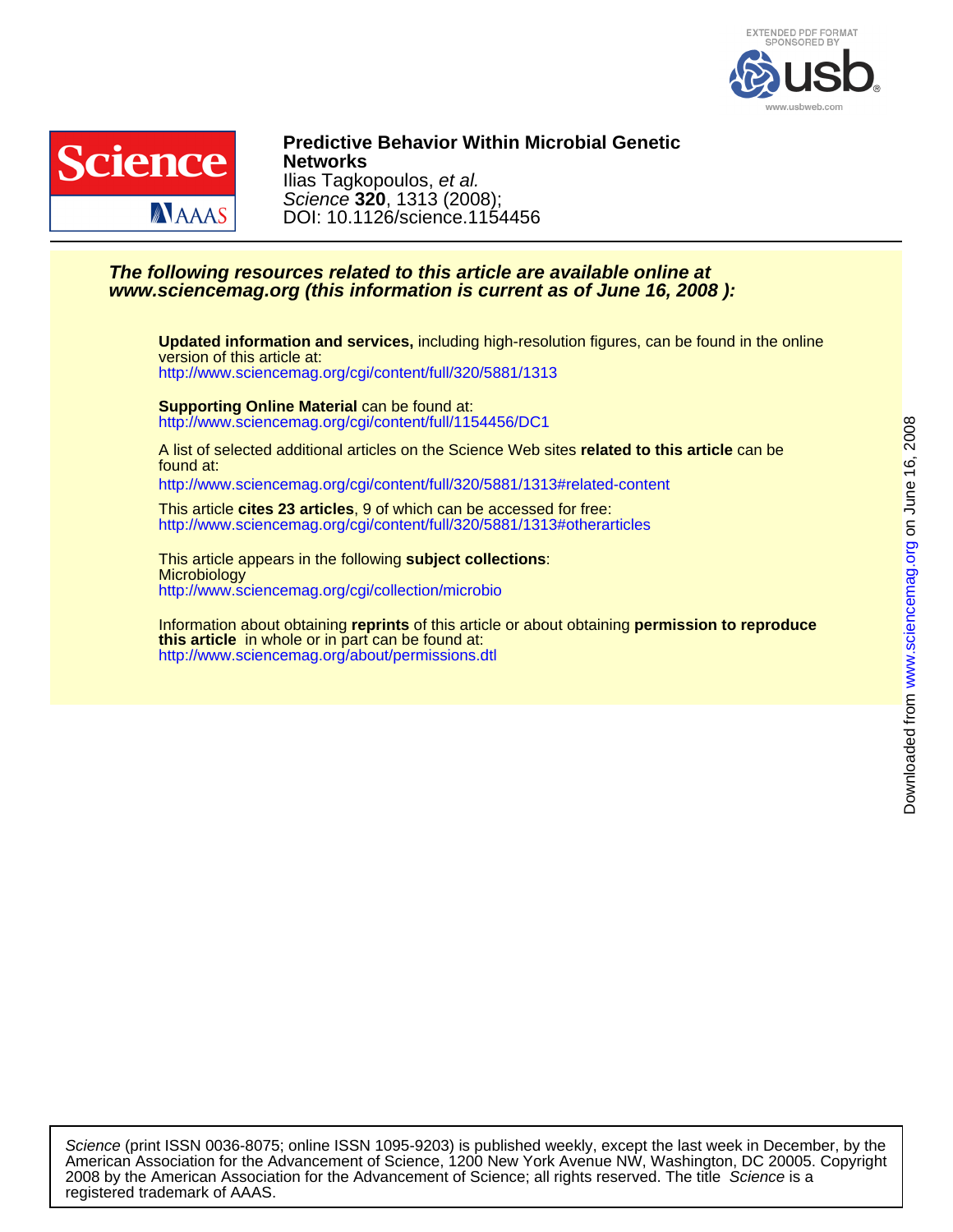## Predictive Behavior Within Microbial Genetic Networks

Ilias Tagkopoulos,  $1.2*$  Yir-Chung Liu,  $2.3*$  Saeed Tavazoie $2.3+$ 

The homeostatic framework has dominated our understanding of cellular physiology. We question whether homeostasis alone adequately explains microbial responses to environmental stimuli, and explore the capacity of intracellular networks for predictive behavior in a fashion similar to metazoan nervous systems. We show that in silico biochemical networks, evolving randomly under precisely defined complex habitats, capture the dynamical, multidimensional structure of diverse environments by forming internal representations that allow prediction of environmental change. We provide evidence for such anticipatory behavior by revealing striking correlations of Escherichia coli transcriptional responses to temperature and oxygen perturbations—precisely mirroring the covariation of these parameters upon transitions between the outside world and the mammalian gastrointestinal tract. We further show that these internal correlations reflect a true associative learning paradigm, because they show rapid decoupling upon exposure to novel environments.

A lthough originally conceived in the context of human physiological adaptation (*1*), homeostasis has also become the defector framework for understanding cellular text of human physiological adaptation facto framework for understanding cellular behavior. In its most essential form, the homeostatic response is an attempt to maintain the "constancy of the internal state" in response to perturbations resulting from environmental fluctuations (e.g., expression of osmoprotectants in response to osmolarity stress). When such fluctuations are essentially random (unpredictable), the cell may directly or indirectly sense the perturbation and enact the appropriate response program. On the other hand, if such variations are perfectly predictable, such as periodic changes in photon flux due to Earth's rotation, an internal model (circadian rhythm) can be used to anticipate relevant changes. The organism can then mount a "preemptive" response—for example, by gearing up the photosynthetic machinery before sunrise. The widespread use of internal circadian models, from unicellular cyanobacteria to humans (2), suggests that this predictive mode of behavior confers considerable fitness advantages to organisms that have evolved it.

Environmental variables that show purely random fluctuations or perfectly periodic rhythms define idealized extremes. In fact, some parameters whose fluctuations may seem random when viewed in isolation can nonetheless be highly "predictable" when considered in the temporal context of variation in other parameters (Fig. 1). As such, variations in one environmental variable can convey substantial information about variation in another. For example, a bacterium may experience strong covariation in temperature and photon flux as it traverses the upper layers of a stratified marine ecosystem. Such temporally structured correlations can exist on multiple time scales, reflecting the highly structured (nonrandom) habitats of free-living organisms. Temporal delays are a typical feature of these correlations. For example, an increase in temperature may herald an impending decrease in  $O<sub>2</sub>$ levels some 20 min later. An organism that is capable of learning (internalizing) these correlations can then exploit them in order to anticipate vital changes in the environment—for example, preparing for resource fluctuations or mounting protective responses to extreme perturbations.

Within metazoans, the basic capacity for predictive behavior requires complex neural network architecture. Here we hypothesize that an analog of this capacity, implemented by networks of biochemical reactions, exists in unicellular microbes. To demonstrate this potential, we have developed a biochemically realistic computer simulation for evolving populations of organisms under precisely defined environments where multiple time-varying signals encode information about resource abundance. Randomly evolving biochemical networks of these organisms form internal representations of their dynamic environments that enable predictive behavior. We provide experimental evidence for this capacity by revealing strong correlations in genome-wide transcriptional responses of E. coli to transitions in oxygen and temperature. These correlations do not reflect an essential biochemical coupling between oxygen and temperature because they are rapidly decoupled in the context of selection in a novel environment.

Emergence of predictive behavior in simulated biochemical networks. Computational simulations of biological systems are yielding unique insights into a variety of fundamental questions in biology  $(3-10)$ . We developed a simulation framework, called Evolution in Variable Environment (EVE), aimed at exploring the capacity of biochemical networks to evolve predictive internal models of complex environments (11). Within EVE, biochemical networks are structured around the "central dogma" and they evolve in an asynchronous and stochastic manner, achieving the temporal dynamics of cascades of biochemical interactions/ transformations (including transcription, translation, and protein modification) that are present in real cells (Fig. 2A). Each node in the biochemical network of an organism is parameterized by several continuous variables mapping to biological parameters such as basal expression, degradation, and regulatory strength. At any point during the simulation, random mutations (e.g., transcription rate change, node duplication, node deletion) may alter any of the organism's parameters and consequently its phenotype (Fig. 2B). Environmental signals, conveying information about resources, may couple and stochastically regulate any action (e.g., transcription, translation, or transformation) in the organism's internal network. A node can regulate any other node, although one may restrict unlikely interactions using a probabilistic model (for instance, we may choose to make RNA-mediated protein modification a rare event). Each organism possesses a generic and stable response pathway through which it can interact with the environment, whether for energy extraction or response to stress. Expression of the response pathway is modeled to have a high energy cost; thus, there is strong selection for organisms whose response correlates with the appropriate environmental event (e.g., presence of food). Organisms evolve in the context of a constant population size, where growth rate is directly proportional to the amount of energy per cell. The energy of each

Fig. 1. Predictability emerges from temporal context of correlated random variables. When viewed in isolation, events X and Y have a random temporal structure (left) as manifested by the large uncertainty in the inter-event interval  $\tau_x$  and  $\tau_y$ (right). However, the occurrence of event X is highly predictable within the temporal context of event Y (left), with a relatively tight distribution of temporal delay between the two events  $\tau_{x,y}$  (right).



<sup>&</sup>lt;sup>1</sup>Department of Electrical Engineering, Princeton University, Princeton, NJ 08544, USA. <sup>2</sup>Lewis-Sigler Institute for Integrative Genomics, Princeton University, Princeton, NJ 08544, USA. <sup>3</sup>Department of Molecular Biology, Princeton University, Princeton, NJ 08544, USA.

<sup>\*</sup>These authors contributed equally to this work. †To whom correspondence should be addressed. E-mail: tavazoie@genomics.princeton.edu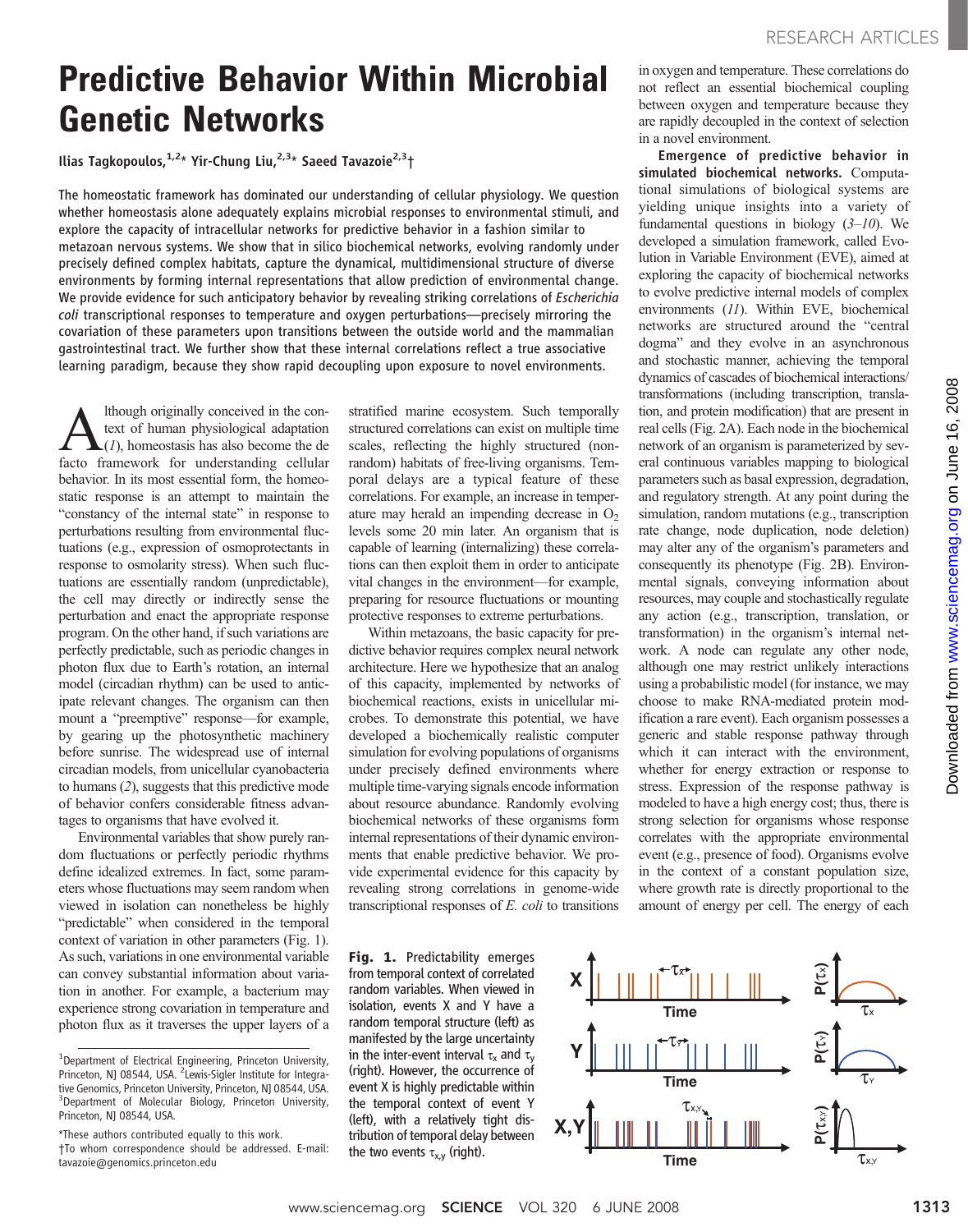cell depends on the energy extraction rate from the environment as well as on the metabolic demands of expressing and maintaining network components (Fig. 2C).

Within this in silico ecology, evolving organisms with random initial networks compete against each other in structured environments where signals and resources fluctuate with a distinct temporal correlation structure. In a typical experiment, the combinatorial states of multiple signals convey information about the availability of extractable energy resources in the near future. Cells that can efficiently "learn" such correlations are able to express the energyextracting metabolic pathway at the appropriate time, giving them sizable fitness advantage over their competitors.

We conducted large-scale simulations of nine temporally structured environments across mutation rates spanning four orders of magnitude. A variety of environments were imposed, including those that selected for one of five delayed logic gates, oscillators, bistable switches, and duration inference mechanisms. Despite the complex nature of many of these environments, high-fitness organisms emerged with variable success rate in every case (table S1 and figs. S4 and S5).

The full historical documentation of the evolutionary process in EVE allowed us to connect evolutionary dynamics, phenotypic behavior, and network structure in ways that are difficult to do in naturally evolved biological systems. In a particularly challenging environment, the abundance of resource (food) is related to the signals through a delayed dynamic exclusive OR (XOR) relationship, where resources become abundant shortly (within 1000 time units) after the presence of either signal S1 or signal S2 alone, but not when they co-occur. Fitness is defined as the Pearson correlation (PC) between the abundance of resource and response pathway expression. Interestingly, the fitness trajectory of the fittest organism displays nonmonotonic behavior (Fig. 3A). In the first  $5.4 \times 10^6$  time units (1100 epochs), there is no stable phenotype in the population whose response protein expression correlates well with the presence of resources in the environment (Fig. 3B, 1). However, several advantageous mutations in the next  $4.5 \times 10^5$  time units (100 epochs) lead to a phenotype where the expression of the response protein loosely couples to the presence of signal S1 and the absence of signal S2 (Fig. 3B, 2). Subsequent mutations give rise to a fit ( $PC > 0.8$ ) but unstable phenotype (Fig. 3B, 3) where a noisy dynamic XOR is achieved. Instead of stabilization of the fittest phenotype at the time, we observe an abrupt decline of fitness and subsequent fixation to a suboptimal fitness peak (Fig. 3B, 4). The next fitness increase occurs after  $3.6 \times 10^5$  time units (800 epochs) when a gene duplication event (fig. S6) allows the newly formed gene and its protein and modified protein products to take on their own course in evolution, thus giving rise to an optimal final phenotype (Fig. 3B, 5). The

evolutionary impact of gene duplication was also observed in other experiments, most of which displayed monotonically increasing fitness trajectories (figs. S7 and S8).

The evolved biochemical networks displayed a high level of redundancy, as the majority of single node/link "knockouts" did not reveal a sizable fitness effect. In an attempt to identify a "minimal network" that was sufficient to express the evolved behavior, we devised a procedure (11) that sequentially knocks out links until the network hits a critical mass that cannot be reduced without a large (>5%) decrease in the organism's fitness. We found that such minimal networks were considerably more informative about the relationship between network structure and function relative to the initial networks they were derived from.

The full and minimal networks belonging to the fittest organism evolved under the delayed XOR selection are displayed in Fig. 4A; the expression profile of all the nodes in the full network is shown in Fig. 4B. From a total of 31 links, only 11 were found to be essential as defined above. Signals S1 and S2 serve as direct observable environmental inputs, whereas resources can be harvested only when response protein (RP1) is expressed. The presence of S1 catalyzes the translation of RNA2 to P2, which in turn leads to the activation of G1 and subsequent translation of its RNA to P1. Once P1 is created, it can undergo modification and become response

protein RP1. However, this step is not completed immediately, as P2 also inhibits P1's modification. Modification can occur after signal S1 goes down and the high degradation rate of P2 leads to its rapid drop. This in turn introduces a delay interval that is large enough to allow the expression of RP1 to coincide precisely with the presence of the resource. Once expressed, RP1, operating in a negative feedback loop, represses the expression of G1. The low degradation rate of RNA1 and selfactivation of P1 contribute to the network's ability to stay in standby mode where P1 molecules are constantly replenished but not modified to RP1. With this mechanism, the time delay is easily tuned through changes in the kinetic constants of one protein, namely P2. Similarly, when only S2 is present, the response pathway is activated through P0 in an analogous fashion. However, when both signals S1 and S2 are present, P0 and P2 are unable to activate G1 transcription because the two environmental signals cross-catalyze the modification of these proteins to their inactive states (MP0 and MP2). Additionally, the high degradation rate of MP0 and MP2 makes transitions from MP0 to P0 or from MP2 to P2 unlikely.

In general, careful inspection revealed how behavior emerges from the topology and kinetics of the evolved minimal networks (11). However, we found variable success in the ability of standard reverse-engineering methods (12, 13) to reveal network structure from behavior (figs. S14 to S16).



simulation framework. (A) The networks are structured around the "central dogma": Activation of gene transcription creates RNA that can be translated to protein, which in turn can be modified to change its state. (B) Possible mutational scenarios for generic nodes (representing RNA, protein, or modified protein). For example, node 3 can be duplicated  $(b_1)$ ; be destroyed  $(b<sub>2</sub>)$ ; undergo mild mutation, changing the strength of its regulation of node 2  $(b_3)$ ; or



mutate strongly, causing its decoupling from node 2 and coupling to node 1 ( $b<sub>4</sub>$ ). In addition to network topology, mutations may change node parameters such as basal transcription rate, degradation rate, and interaction affinity. (C) Organisms that accumulate enough energy undergo duplication and increase their representation in the population. Duplication is accompanied by deletion of the organism with the least energy in the population.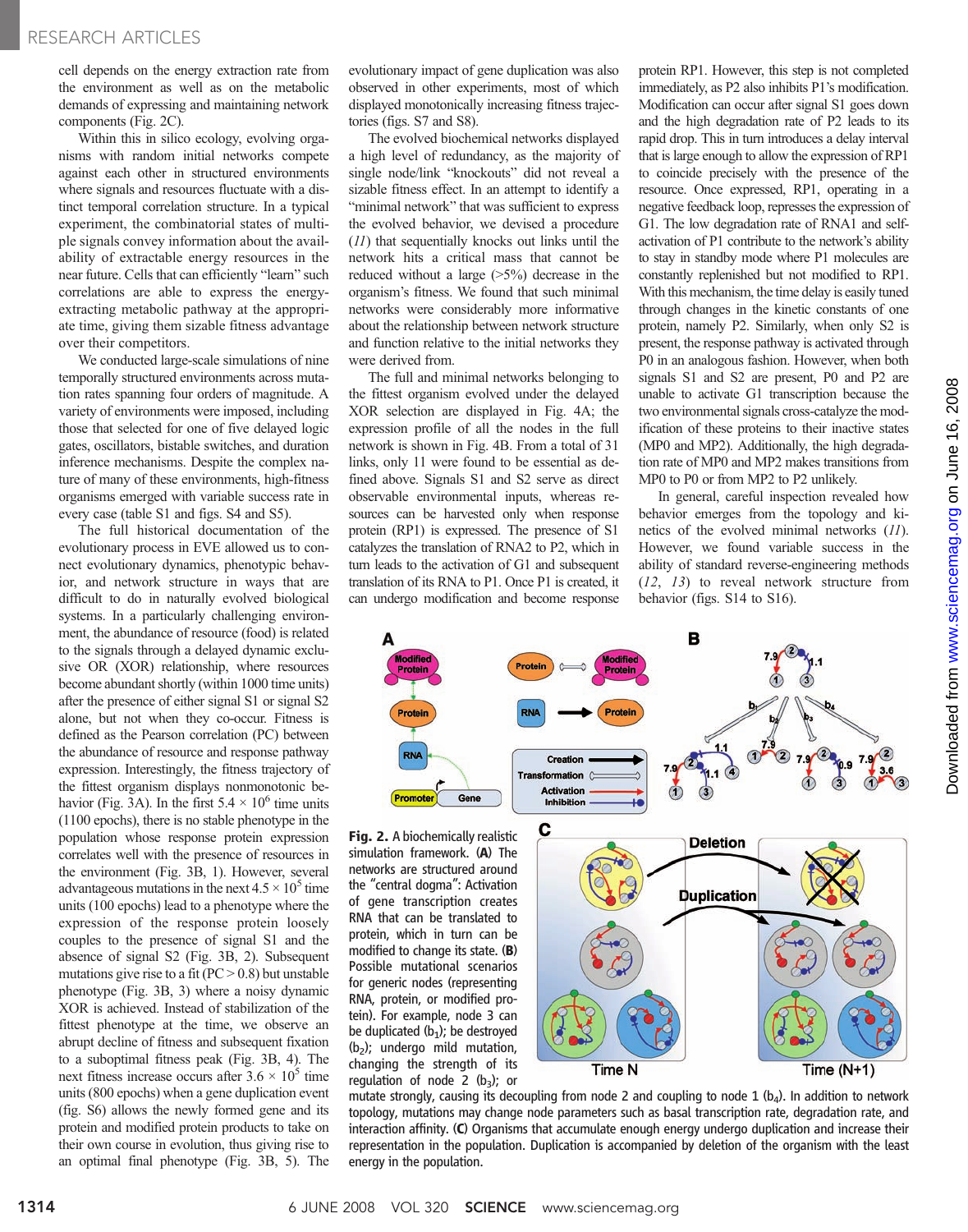Correlated transcriptional responses of E. coli to oxygen and temperature perturbations. The evolution of predictive behavior in simulated networks suggested that this capacity might exist in naturally evolved microbial networks. Looking for evidence of such predictive modeling requires knowledge of microbial habitat structures well beyond what currently exists for most organisms. However, for some microbes, recurrent transitions in and out of a dominant niche are accompanied by deterministic correlations in important environmental variables. For example, transition from the outside environment into the oral cavity exposes the bacterium E. coli to an immediate increase in temperature from ambient (<30°C) to 37°C. This

is followed by an impending drop in oxygen levels as the bacterium transitions into the gastrointestinal tract (Fig. 5A). The complex ecology of the mammalian GI tract imposes strong competitive selection for colonization (14). In this setting, appropriate expression of adaptive functions confers strong fitness advantages. From a purely homeostatic perspective, physiological transition from aerobic to anaerobic respiration should only take place immediately after a drop in oxygen levels. However, the fitness benefits of such a reflexive response will not be optimal, in terms of shutting down superfluous capacities (such as aerobic respiration) as well as the time delay required to fully express beneficial functions (such as anaerobic respiration). On the other

hand, if bacteria use the immediate increase in temperature as a predictive signal of impending oxygen drop, they could respond in an anticipatory fashion and be in the optimal physiological state at the time oxygen levels drop. If this were true, we would expect that an increase in temperature may lead to a similar physiological response to a decrease in oxygen—even in the presence of maximal oxygen levels.

To test this hypothesis, we used microarray transcriptional profiling  $(15)$  to observe the global cellular state correlates of such physiological responses. Oxygen and temperature were precisely controlled in the context of growth within bioreactors (11). These experiments included temperature transitions between



Fig. 3. Emergence of a delayed XOR phenotype. (A) Fitness trajectory of an experiment where the presence of one (and only one) signal indicates the future availability of resources. Red and black lines correspond to the highest and mean fitness in the population at each epoch (4500 time units), respectively. (B) The phenotypic behavior of the fittest organism at

different points along the evolutionary trajectory. Each subplot consists of four rows. The first row depicts the abundance profiles of the RNA (blue), protein (green), and modified protein (red) of the response pathway. The second, third, and fourth rows correspond to resource abundance and environmental signals S1 and S2, respectively.





Fig. 4. Network topology and expression profiles of molecular components. (A) The regulatory network of an organism evolved under low mutation rate within a delayed dynamic XOR environment. Each node represents mRNA/siRNA (RNA), protein (P), or modified protein (MP). The environmental resource harvested at each time point is proportional to the number of response protein molecules (red RP1 node) and resource

abundance at the time. Regulatory interactions can be positive (activating; red arrows) or negative (repressing; blue arrows). Solid lines represent essential links. (B) Expression profile of all nine nodes, environmental signals (S1 and S2), and resource (R) during two epochs (9000 time units). The color scale refers to the number of molecules present.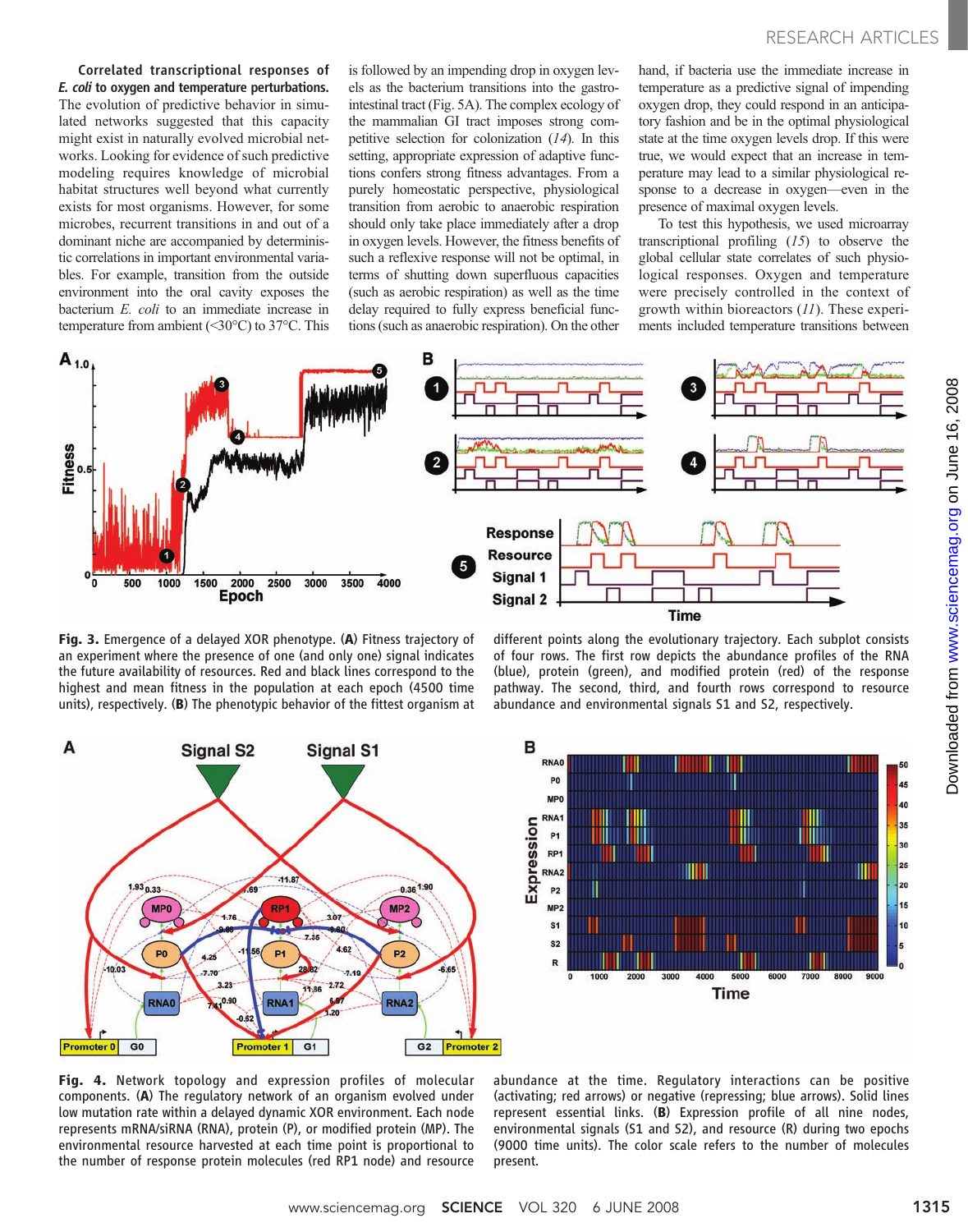25°C and 37°C, and shifts between anaerobic  $(0\%$  dissolved  $O_2$ ) and aerobic (16 to 21%) dissolved  $O_2$ ) growth. Duplicate experiments revealed highly reproducible temperature and oxygen profiles (fig. S17) and gene expression patterns (fig. S18).

Consistent with the predictive behavioral framework above, we found a striking correlation between global transcriptional responses to temperature upshift and oxygen downshift, corresponding to the transition of E. coli into the GI tract (Fig. 5A). For instance, we found a highly significant overlap between the set of genes down-regulated by temperature upshift and those down-regulated by oxygen downshift (hyper-<br>geometric  $P < 10^{-58}$ ). As predicted, these genes are highly enriched for aerobic respiration functions such as the tricarboxylic acid cycle (TCA) and glyoxylate cycle  $(P < 10^{-8})$  and cytochrome bo<sub>3</sub> oxidase complex  $(P < 10^{-4})$ , the dominant electron donor under aerobic conditions (16).

Likewise, temperature downshift and oxygen upshift—corresponding to the transition out of the GI tract—induced strikingly similar gene expression responses ( $P < 10^{-28}$ ) (fig. S19). We also compared the global similarity in transcriptional responses through Pearson correlation (Fig. 5B). As expected, oxygen downshift and oxygen upshift are highly anticorrelated (Pearson  $r =$ –0.50;  $P < 10^{-148}$ ), as are reverse perturbations in temperature ( $r = -0.56$ ;  $P < 10^{-171}$ ). The strong correlation between temperature upshift and oxygen downshift was most striking  $(r = +0.39)$ ;  $P \leq 10^{-79}$ , consistent with the similarity in differentially regulated genes. The relatively small correlation between oxygen downshift and unrelated perturbations such as ultraviolet exposure  $(17)$   $(r = -0.06; P < 0.02)$  and osmolarity stress (18)  $(r = 0.11; P < 10^{-7})$  makes it unlikely that these correlated behaviors may be due to a generic response to external perturbations (Fig. 5B), as seen, for example, in the common "stress" response in yeast (19). What is remarkable is the rapid transcriptional reprogramming from aerobic to anaerobic, during temperature increase, as reflected by the strong repression of genes encoding components of the TCA cycle and cytochrome bo<sub>3</sub> oxidase complex (Fig. 5C). These changes are accompanied by concomitant induction of genes encoding components of cytochrome bd oxidase complex—the preferred electron donor in low-oxygen environments (16) (Fig. 5C). Strikingly, this anaerobic transcriptional reprogramming occurs under a highly aerobic environment (18% dissolved  $O_2$ ), representing a seemingly maladaptive response—at least from the perspective of a homeostatic behavioral framework. Alternatively, the anticipatory repression of oxidative respiration seems adaptive when viewed in the context of the ecologically crucial transition of E. coli from the external world into the mammalian GI tract.

We observed that a temperature upshift (25°C to 37°C) led to the induction of the heat shock response regulon, a set of operons activated through the expression and activity of the  $\sigma^{32}$ alternative sigma factor (20). This robust response allowed us to explore the possibility of a reciprocal associative coupling, in which oxygen downshift leads to the induction of heat shock response in much the same way as temperature upshift causes respiratory repression. Remarkably, this is exactly what was observed (Fig. 5C).

Novel environment decouples correlated transcriptional responses. Strong correlations in the expression of distinct biochemical pathways may reflect compatibility or mutual dependence between pathway operations—as seen in the spatiotemporal separation of photosynthesis and nitrogen fixation in cyanobacteria (21)—rather than reflecting ecological structure per se. To show that the observed correlations are due to an "associative learning" paradigm, we evolved a population of E. coli under a dynamic environment where temperature and oxygen fluctuations had a temporal relationship counter to that expected in nature (Fig. 6A). Wild-type E. coli should perform poorly in this environment, because a temperature upshift will cause repression of aerobic respiratory pathways, just when oxygen saturation has achieved maximum levels. This inverted environment imposes strong selection for bacteria that fully or partially decouple the native behavior because it is highly maladaptive. If such a reprogramming can occur, then the originally observed correlated responses to temperature upshift and oxygen downshift cannot be due to hard biochemical constraints, but rather is a reflection of a common response to correlated changes in temperature and oxygen that has evolved over geological time scales.

Fig. 5. Global responses to oxygen and temperature perturbations reflect ecological correlation structure. (A) Transition of E. coli between the outside environment and the mammalian GI tract is accompanied by anticorrelated changes in temperature and oxygen. Correspondingly, highly significant overlap is seen in sets of genes down-regulated by temperature upshift and oxygen downshift (transition into the GI tract;  $P$  < 10<sup>-58</sup>). Similarly, a highly significant overlap is seen in sets of genes induced by temperature downshift and oxygen upshift (transition out of the GI tract;  $P <$  $10^{-28}$ ). (B) Pearson correlation of global changes in gene expression between oxygen downshift and

Previous evolution experiments in bacteria have focused mostly on adaptation to "steadystate" conditions, with sizable fitness increases (~30%) occurring only after thousands of generations (22). Remarkably, we witnessed large increases in reproductive fitness occurring in fewer than a hundred generations (Fig. 6B). Population growth rate increased only marginally in the  $25^{\circ}$ C and  $0\%$  O<sub>2</sub> regime, but showed more than a 50% increase within the 37°C and 21%  $O_2$ regime. We attribute this rapid increase in fitness to the strength of recurring selection occurring over many cycles. Isolation of individual bacteria and competition with the parental strain (23) confirmed the fitness advantage of the evolved strain (fig. S21).

To more precisely characterize the nature of the fitness gains, we monitored growth rates of the parental and evolved strains at a higher temporal resolution across a single cycle of selection (Fig. 6C). As expected, the increase in growth rate of the evolved strain was most pronounced immediately after the temperature upshift, with maximal difference occurring immediately after the upshift in  $O_2$ . This suggests that at least part of the adaptation may have been due to the expected decoupling between temperature upshift and repression of aerobic respiration. To test this possibility, we performed transcriptional profiling of parental and evolved strains in the context of a temperature upshift from 25°C to 37°C. We used Pearson correlation to measure the global similarity in transcriptional responses between the original oxygen downshift perturbation and temperature upshift. As can be seen, the strong correlation between oxygen downshift and temperature upshift is considerably



other perturbations: oxygen upshift ( $r = -0.50$ ;  $P < 10^{-148}$ ), temperature upshift ( $r = +0.39$ ;  $P < 10^{-79}$ ), ultraviolet exposure (r = –0.06; P < 0.02), and osmolarity stress (r = 0.11; P <  $10^{-7}$ ). (C) The average relative<br>change (log-) of TCA (*gcnA, gcnB, fumB, gltA, mdhA, sdhA, sdhB, sucB, sucC, and sucD)*, ovtochrome ho- ( change (log<sub>2</sub>) of TCA (acnA, acnB, fumB, gltA, mdhA, sdhA, sdhB, sucB, sucC, and sucD), cytochrome bo<sub>3</sub> (cyoA, cyoB, cyoC, cyoE), cytochrome bd (cydA and cydB), and heat shock-regulated (clpB, dnaJ, grpE, hslU, hslV, htpX, and lon) genes displaying reciprocal cross-regulation of aerobic respiration and heat shock in response to temperature and oxygen perturbations.